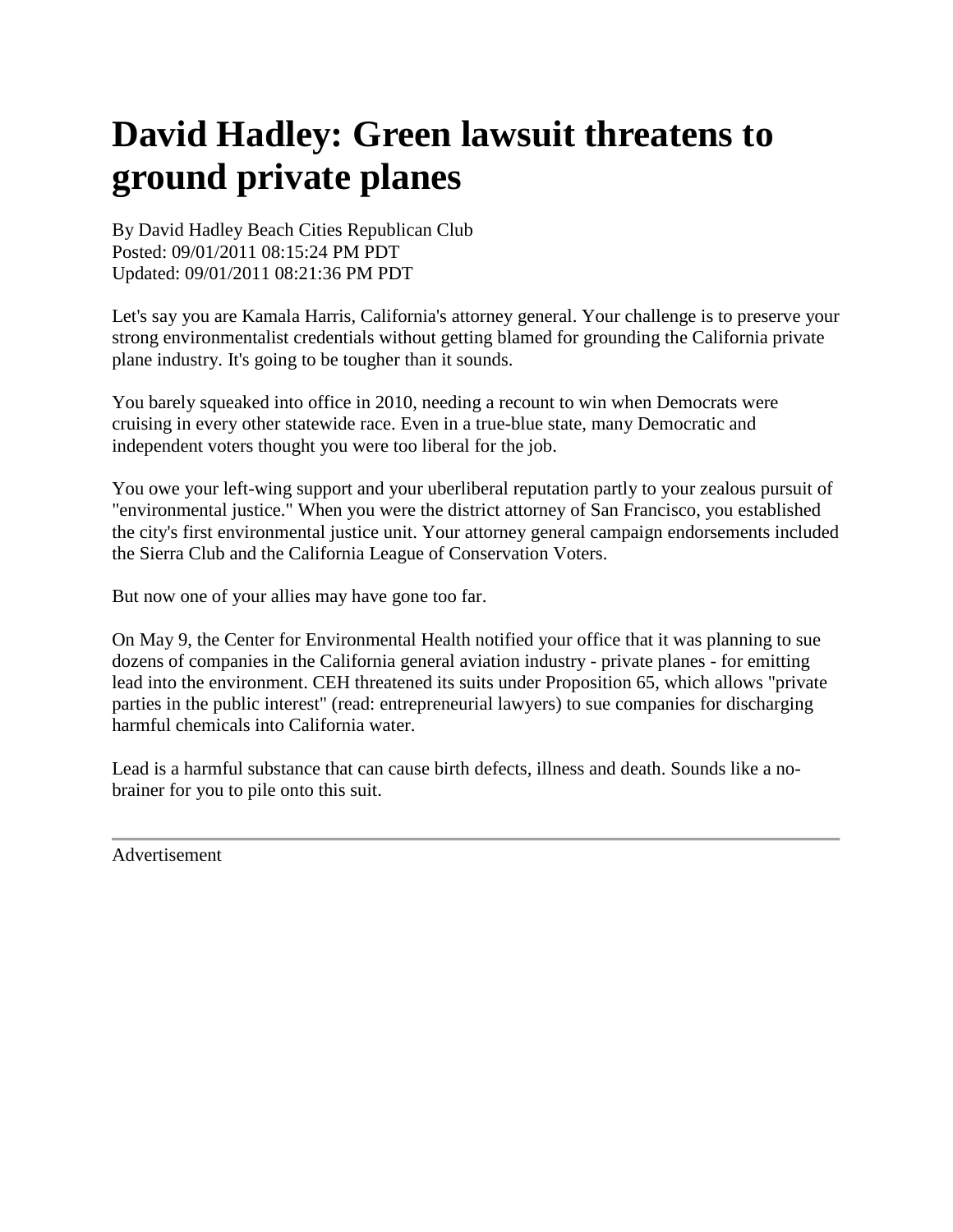But you know lead is necessary to keep private planes aloft. Of private planes in the U.S., 70 percent are piston-powered (non-jets) and run on "avgas," or aviation gasoline.

You also know that lead has been eliminated from many applications over the decades, such as car gasoline and paint. U.S. lead emissions have declined more than 99 percent since 1970. And avgas is a rounding error, accounting for only one-tenth of one percent of current emissions.

The CEH lawsuits threaten an entire industry. You can't force CEH to back off. You appear to have two choices - you can let CEH proceed with their suits or you can take the cases over.

You don't like either option. You don't want to be held responsible for shutting down the whole industry, but you will disappoint your environmentalist friends if you don't get in on CEH's action.

Couldn't you quietly ask CEH to go easy? CEH won't want to; Proposition 65 litigation is its business. CEH generates much of its revenue by suing - or threatening to sue - alleged Proposition 65 violators, and then collecting "reasonable" attorney's fees from the same violators.

But CEH doesn't want to cross you either. Proposition 65 gives you, as attorney general, the right to argue in court for CEH to receive payments from defendants who have been found to violate Proposition 65. So your good word - on this case or others - can boost CEH's revenue.

Fortunately, you don't have to make your decision just yet. On July 2, a coalition of generalaviation companies sued your office and CEH to prevent you from filing any Proposition 65 lawsuits while the federal government tries to identify safe and reliable alternatives to leaded avgas.

The feds might bail you out! The July 2 suit argues that the federal Clean Air Act bars states from applying their own emissions standards to aircraft. You're off the hook for now.